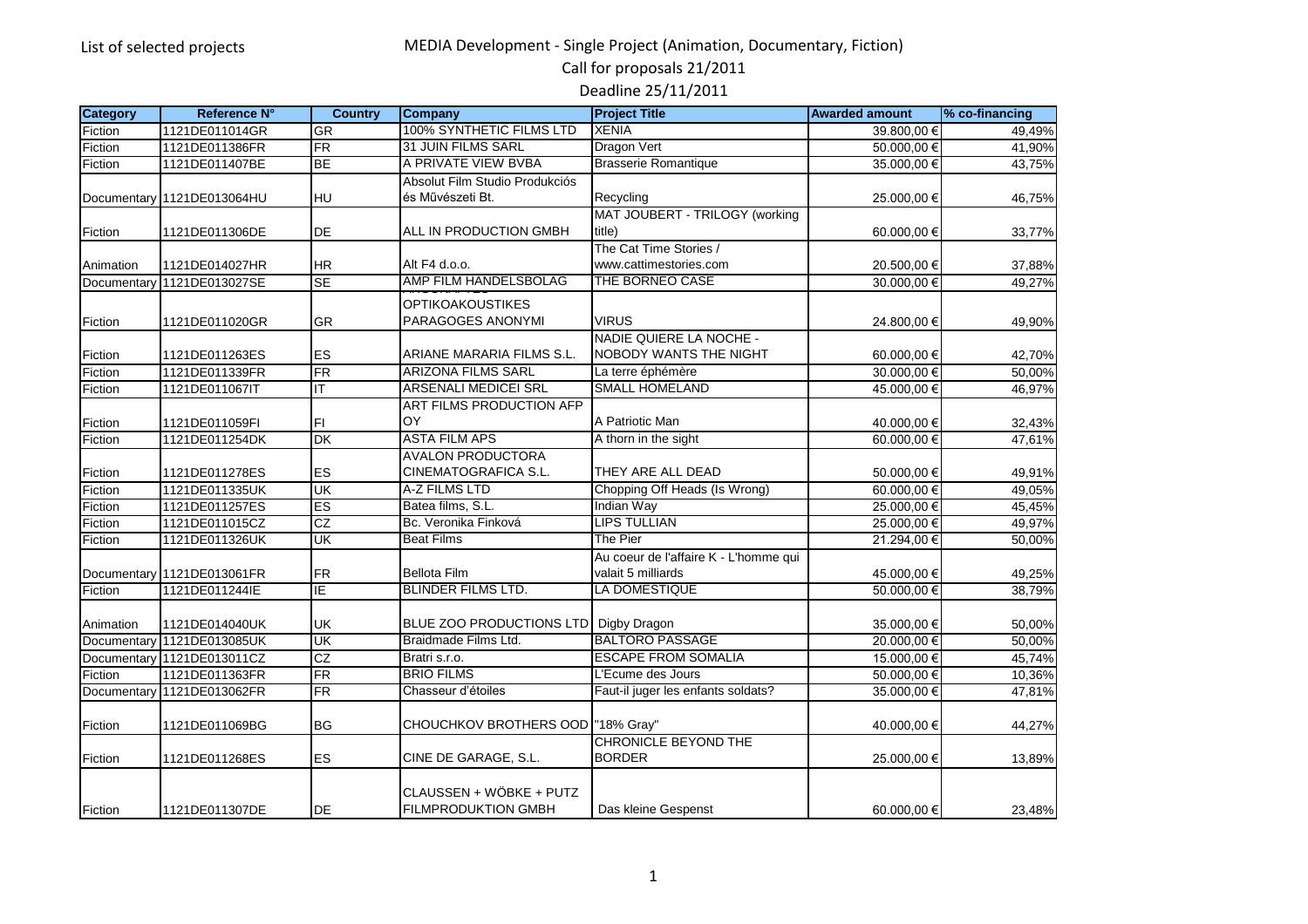Call for proposals 21/2011

|             |                            |                        | <b>COLORADO FILM</b>                              |                                        |             |        |
|-------------|----------------------------|------------------------|---------------------------------------------------|----------------------------------------|-------------|--------|
| Fiction     | 1121DE011064IT             | IT                     | PRODUCTION SRL                                    | <b>SWORN VIRGIN</b>                    | 50.424,00 € | 50,00% |
|             |                            |                        | <b>COMPAGNIE DES PHARES ET</b>                    |                                        |             |        |
|             | Documentary 1121DE013118FR | <b>FR</b>              | <b>BALISES SAS</b>                                | Le défi paraguayen                     | 25.000,00 € | 39,64% |
| Fiction     | 1121DE011266ES             | ES                     | <b>CRONOPIA FILMS</b>                             | <b>BLUE LIPS</b>                       | 50.000.00 € | 40.00% |
| Animation   | 1121DE014036FR             | $\overline{\text{FR}}$ | <b>DANDELOOO SARL</b>                             | <b>LITTLE HOUDINI</b>                  | 30.000,00 € | 35,99% |
| Animation   | 1121DE014023DK             | <b>DK</b>              | Dansk Tegnefilm Rights ApS                        | <b>Rita and Crocodile</b>              | 60.000.00 € | 14,52% |
|             |                            |                        |                                                   | Farming Reloaded or The End Of         |             |        |
|             | Documentary 1121DE013069DE | DE                     | Denkmal Film Gmbh                                 | Genetic Engineering                    | 38.000,00 € | 47,94% |
|             |                            |                        | DETAiLFILM Gasmia & Kamm                          |                                        |             |        |
| Fiction     | 1121DE011295DE             | DE                     | GbR                                               | The Wednesday Child                    | 25.000,00 € | 50,00% |
| Fiction     | 1121DE011370FR             | $\overline{\text{FR}}$ | Everybody On Deck                                 | Trois femmes puissantes                | 50.000,00€  | 38,22% |
|             | Documentary 1121DE013102UK | UK                     | <b>EYELINE FILMS LTD</b>                          | <b>TRENTON 275</b>                     | 20.581,00 € | 50,00% |
| Fiction     | 1121DE011286NL             | <b>NL</b>              | Family Affair Films BV                            | <b>LOUD</b>                            | 28.000,00 € | 47,90% |
| Fiction     | 1121DE011267ES             | ES                     | <b>FILMANOVA INVEST SA</b>                        | "Elisa and Marcela"                    | 46.400,00 € | 49,92% |
| Documentary | 1121DE013037NO             | $\overline{NO}$        | Filmselskapet AFF AS                              | Rangoon.                               | 25.000,00 € | 25,14% |
|             |                            |                        |                                                   |                                        |             |        |
|             |                            |                        | Fimdimenzió Művészeti Alkotó                      |                                        |             |        |
|             | Documentary 1121DE013072HU | HU                     | és Gyártó Korlátolt Felelősségű T Music Saves You |                                        | 25.000,00 € | 45,22% |
|             | Documentary 1121DE013038NO | <b>NO</b>              | <b>FLIMMER FILM AS</b>                            | <b>DRONE</b>                           | 45.000.00 € | 39,38% |
| Fiction     | 1121DE011013CZ             | CZ                     | FOG 'N' DESIRE FILMS SRO                          | Clownwise                              | 40.000,00 € | 43,91% |
|             |                            |                        | <b>FOLAMOUR PRODUCTIONS</b>                       |                                        |             |        |
|             | Documentary 1121DE013060FR | <b>FR</b>              | <b>SARL</b>                                       | "Il était une fois Tout sur ma mère"   | 20.000,00 € | 39,40% |
| Fiction     | 1121DE011255DK             | DK                     | Fridthjof Film A/S                                | <b>Heartless</b>                       | 51.130,00 € | 26,60% |
|             |                            |                        | <b>GERILLAFILMI OY T/A</b>                        |                                        |             |        |
|             | Documentary 1121DE013021FI | FI                     | <b>GUERILLA FILMS LTD</b>                         | <b>GIRL AND THE MOON</b>               | 35.000,00 € | 50,00% |
|             |                            |                        | <b>GUSTAV FILM PRODUKCIJA</b>                     |                                        |             |        |
| Fiction     | 1121DE011042SI             | <b>SI</b>              | IN STORITVE DOO                                   | <b>MOTHER</b>                          | 25.000,00 € | 34,72% |
| Animation   | 1121DE014007FI             | $\overline{F}$         | Handle Productions Ov                             | <b>Completely Moominminded</b>         | 80.000,00€  | 50.00% |
|             | Documentary 1121DE013042RO | <b>RO</b>              | <b>HI FILM PRODUCTIONS</b>                        | <b>Utopistan or Tarzan's Testicles</b> | 28.700,00 € | 49,98% |
|             |                            |                        | HULAHOP d.o.o. za filmsku                         |                                        |             |        |
|             | Documentary 1121DE013078HR | <b>HR</b>              | produkciju i usluge                               | Diana's List                           | 27.400,00 € | 50,00% |
| Fiction     | 1121DE011401NL             | <b>NL</b>              | <b>IJSWATER FILMS BV</b>                          | U.M. - Unaccompanied Minor             | 20.000.00 € | 26,67% |
| Fiction     | 1121DE011298DE             | $\overline{DE}$        | <b>INTUIT PICTURES GMBH</b>                       | The Man Who Was Thursday               | 60.000,00 € | 30,77% |
| Fiction     | 1121DE011333UK             | UK                     | Iron Box Films Ltd                                | The First Cypriot Astronaut            | 24.007,00 € | 42,11% |
| Fiction     | 1121DE011293NL             | <b>NL</b>              | <b>Isabella Films BV</b>                          | <b>The Surprise</b>                    | 50.000,00€  | 47,24% |
|             |                            |                        | K.M.H. Film Production                            |                                        |             |        |
|             |                            |                        | Filmgyarto es Forgalmazo                          |                                        |             |        |
| Fiction     | 1121DE011266HU             | HU                     | Korlatolt Felelossegu Tarasag                     | <b>Balaton Submarine</b>               | 40.000,00 € | 49,01% |
|             | Documentary 1121DE013114IT | ΙT                     | Kiné Società Cooperativa                          | Annina Nosei - Eye on Art              | 27.000,00 € | 50,00% |
|             | Documentary 1121DE013022BG | <b>BG</b>              | <b>KOTA PLUS 1 LTD</b>                            | IN THE MIRROR                          | 12.000,00 € | 49,66% |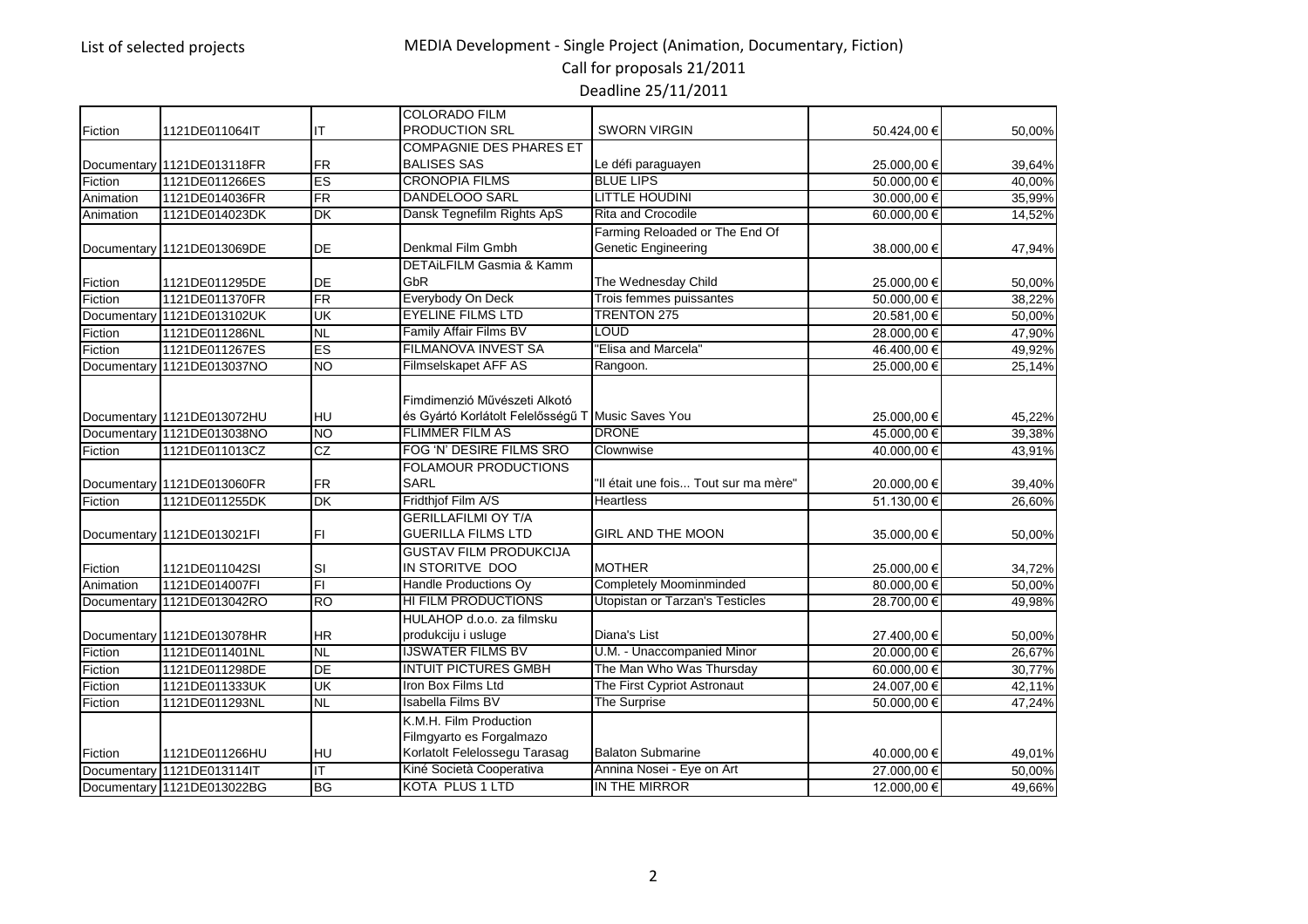Call for proposals 21/2011

|             |                            |           | KVIKMYNDAFÉLAG ÍSLANDS          |                                        |             |        |
|-------------|----------------------------|-----------|---------------------------------|----------------------------------------|-------------|--------|
|             |                            |           | EHF T/A ICELANDIC FILM          | 3 roads                                |             |        |
| Fiction     | 1121DE011055IS             | <b>IS</b> | <b>COMPANY</b>                  |                                        | 40.000,00 € | 47,64% |
| Documentary | 1121DE013127FR             | <b>FR</b> | LADYBIRDS FILMS                 | Illustre et inconnu: Jacques Jaujard   | 58.000,00 € | 49,84% |
| Fiction     | 1121DE011283HU             | HU        | <b>LAOKOON FILM ARTS Ltd.</b>   | The Necromancer                        | 42.100,00 € | 43,52% |
|             |                            |           | <b>LES PRODUCTIONS</b>          |                                        |             |        |
| Animation   | 1121DE014049FR             | FR        | <b>VIVEMENT LUNDI SARL</b>      | <b>DIMITRI</b>                         | 45.000,00 € | 40,51% |
| Fiction     | 1121DE011253DK             | <b>DK</b> | Liberty Film ApS                | THE CASTLE                             | 51.018,00 € | 50,00% |
|             |                            |           | LICHTSPIEL ENTERTAINMENT        |                                        |             |        |
|             | Documentary 1121DE013066DE | DE        | <b>GMBH</b>                     | Santini's Netzwerk (Santini's Network) | 40.000,00 € | 45,87% |
|             | Documentary 1121DE013103UK | UK        | <b>London Fields Pictures</b>   | The Lovers and the Despot              | 25.000,00 € | 48,75% |
| Fiction     | 1121DE011065EE             | EE        | LUXFILM OÜ                      | The Polar Boy                          | 44.000,00 € | 48,00% |
| Fiction     | 1121DE011233IT             | IT        | Magda Film srl                  | Lupo Gentile                           | 50.000,00 € | 45,03% |
|             |                            |           | <b>MAKING DOC</b>               | THE AFGHAN WARRIORS, AN                |             |        |
|             | Documentary 1121DE013053ES | <b>ES</b> | PRODUCCIONES S.L.               | <b>OLYMPIC DREAM</b>                   | 15.000,00 € | 49,80% |
| Fiction     | 1121DE011365FR             | <b>FR</b> | <b>MANNY FILMS SAS</b>          | L'ETE DU DEMON                         | 30.000,00 € | 34.61% |
|             |                            |           | <b>MEMENTO FILMS</b>            |                                        |             |        |
| Fiction     | 1121DE011356FR             | FR        | PRODUCTION SAS                  | Marion et Ahmad                        | 60.000,00 € | 20,34% |
| Fiction     | 1121DE011408BE             | <b>BE</b> | Minds Meet Film Production      | DEEP IN A DREAM OF YOU                 | 40.000,00 € | 40,64% |
| Fiction     | 1121DE011342UK             | UK        | Momac Films Limited             | Old Boys                               | 24.000,00 € | 50,00% |
| Fiction     | 1121DE011314PL             | <b>PL</b> | MONOLITH FILMS SP. Z O.O.       | <b>MEMOIRS FOUND IN A BATHTUB</b>      | 60.000,00 € | 41,97% |
|             |                            |           | Montmorency Film s.n.c. di      |                                        |             |        |
|             |                            |           | Massimo D'Anolfi e Martina      |                                        |             |        |
|             | Documentary 1121DE013094IT | IT        | Parenti                         | Dark Matter (Materia oscura)           | 15.000,00 € | 49,84% |
| Fiction     | 1121DE011385FR             | FR        | <b>OFFSHORE</b>                 | <b>Rabbits</b>                         | 60.000.00 € | 39,79% |
|             | Documentary 1121DE013093UK | <b>UK</b> | <b>OLD STREET FILMS LTD</b>     | I WAS A SOLDIER                        | 24.226,00 € | 50,00% |
|             | Documentary 1121DE013076DE | DE        | <b>OVALfilm GmbH</b>            | Are You UFFIE?                         | 30.000,00 € | 35,22% |
| Fiction     | 1121DE011229IT             | IT        | <b>PANORAMA FILMS SRL</b>       | <b>ECHO HOTEL</b>                      | 40.000,00 € | 47,06% |
| Fiction     | 1121DE011271ES             | ES        | Pantalla Partida SL             | La espera                              | 35.000,00 € | 50,00% |
|             |                            |           | REAL FICCAO CINEVIDEO E         |                                        |             |        |
|             | Documentary 1121DE013074PT | PT        | MULTIMEDIA LIMITADA             | Costa dos Esqueletos                   | 20.000,00 € | 48,52% |
|             | Documentary 1121DE013025EE | EE        | RÜHM PLUSS NULL OÜ              | <b>AHTO - RACING THE SEAS</b>          | 16.000,00 € | 46.75% |
| Animation   | 1121DE014050FR             | FR        | <b>SAMKA PRODUCTIONS SAS</b>    | ORGANOPOLIS                            | 20.000,00 € | 35,90% |
|             |                            |           |                                 |                                        |             |        |
| Animation   | 1121DE014051FR             | <b>FR</b> | SANS SOUCIS PRODUCTIONS         | LES SANSOUCIS EN FORME                 | 45.000,00 € | 48,11% |
| Fiction     | 1121DE011248RO             | <b>RO</b> | SC 42 KM FILM SRL               | A NINE-MINUTE INTERVAL                 | 24.000,00€  | 48,00% |
| Documentary | 1121DE013088UK             | UK        | Sequoia Films                   | Indian Spacemen                        | 25.000,00 € | 50,00% |
| Fiction     | 1121DE011036LV             | LV        | <b>SIA Baltic Film Services</b> | Inheritance                            | 39.129,00 € | 50,00% |
|             | Documentary 1121DE013036NO | <b>NO</b> | <b>SKOFTELAND FILM AS</b>       | The Optimists                          | 25.000,00 € | 29,06% |
| Fiction     | 1121DE011062FI             | F1        | <b>SNAPPER FILMS OY</b>         | Fata Morgana                           | 50.000,00 € | 48,63% |
| Documentary | 1121DE013070DE             | DE        | SOUNDING IMAGES GMBH            | Wunderkind - Eine Heldenreise          | 20.000,00 € | 49,11% |
| Animation   | 1121DE014016IT             | ΙT        | Studio Bozzetto & Co.           | The Pop-Off Enigma                     | 80.000,00 € | 45,40% |